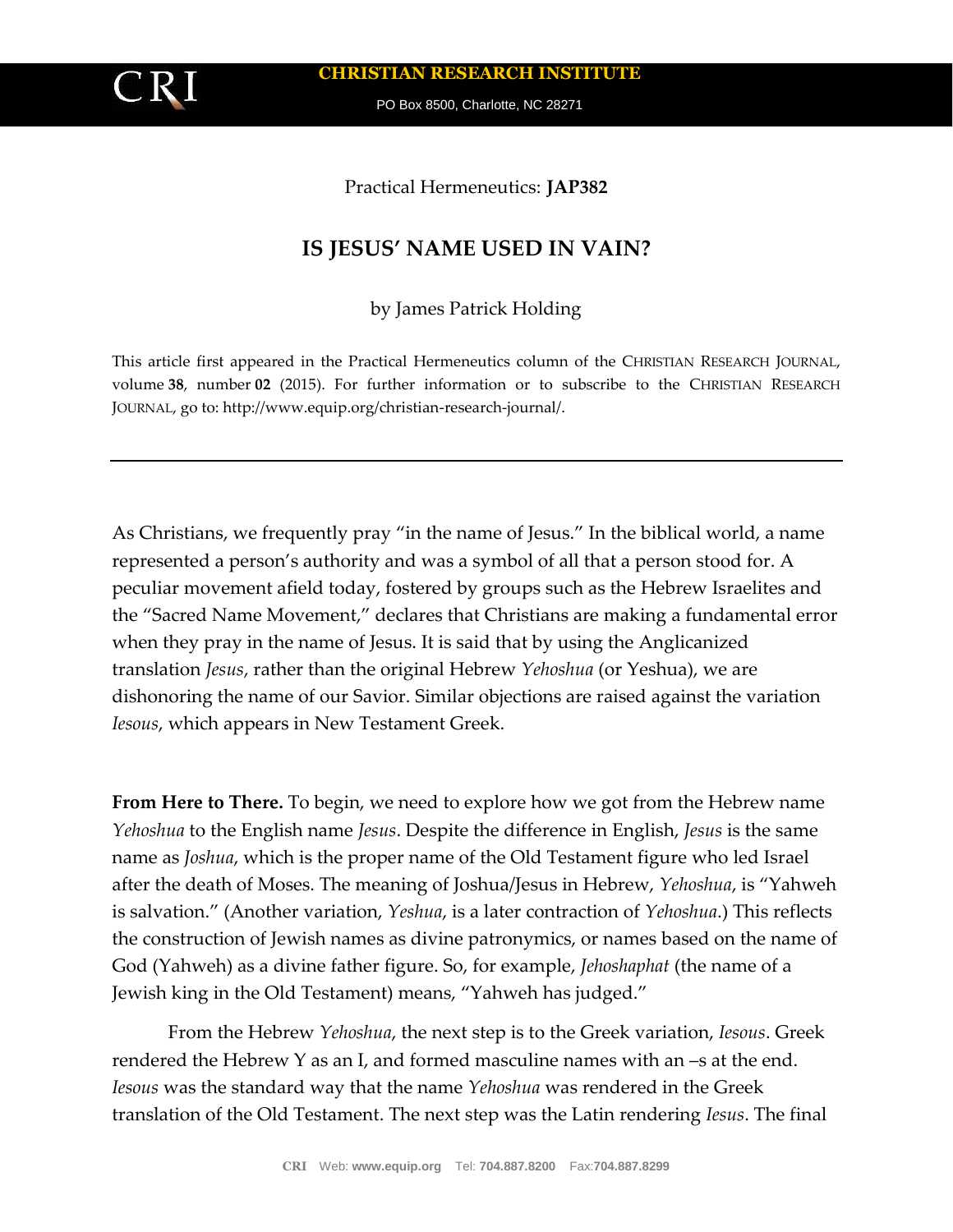important shift occurred with the use of the letter J as a variant of the letter I. This was a later development in Latin, and brings us to the form now also used in English, *Jesus*.

**Who Says So?** It is the contention of those whom we will hereafter designate *Yeshuaonlyists* that, unless we are using one of the original Hebrew renderings of the name of our Savior, we are in some way compromising God's honor. The drive to replace *Jesus* with *Yeshua* in our expressions is not limited to any single group, nor is it always presented as a legalistic requirement. Nor should it be confused with efforts by mainstream Christian missionary groups such as Jews for Jesus. They use *Yeshua* rather than *Jesus* as a form of outreach to Jewish non-Christians, or as part of their educational programs for Christians to help them explore the Jewish background of their faith. Jews for Jesus does not insist on the use of *Yeshua* as though it were a point of doctrine or fidelity to Scripture. In contrast, members of what is sometimes called the Hebrew Roots movement may be quite insistent that we abandon the use of *Jesus* and revert to the Hebrew *Yehoshua* or one of its variants, such as *Yeshua*.

One such advocate, Dan Baxley, describes the use of the form *Jesus* as "a lie and a deception" and refers to a "deliberate conspiracy by the preachers, teachers and scholars of the bible [sic] to deceive those honestly coming to the God of the Bible for answers and seeking salvation."<sup>1</sup> Baxley further declares: "The Biblical scholars have withheld the true identity of our Salvation by their traditions and given the world a false name, a false identity directing those called, those coming toward the Kingdom away from their salvation."<sup>2</sup>

Lew White, the author of the conspiracy-theory book *Fossilized Customs*, is specific enough to advise his adherents that "Y'shua" or even "Yahshua" are acceptable renderings, and that "Yeshua might be alright, as long as it isn't attempting to modify the vowel for the sound of the name, YAH."<sup>3</sup> Apart from individuals such as Baxley and White, there are also a handful of groups that insist on the exclusivity of the *Yeshua*  variation. The Hebrew-Israelites, an African-American centered movement that teaches a bowdlerized form of Judaism, have a decided preference for the *Yeshua* variation. The so-called "Sacred Name Movement" strongly emphasizes the Jewish roots of Christianity, such that members may also practice certain aspects of Judaism such as following the Pentateuch's dietary laws. One publisher has even produced a "Proper Name Version of the King James Bible" in which *Jesus* is dutifully replaced throughout the New Testament with *Yahshua*.

What, according to these theorists, will be the penalty for failing to use the proper form of the Savior's name? Baxley is content to say that, at final judgment, all who used the *Jesus* variation will be compelled to bow to the Savior knowing His true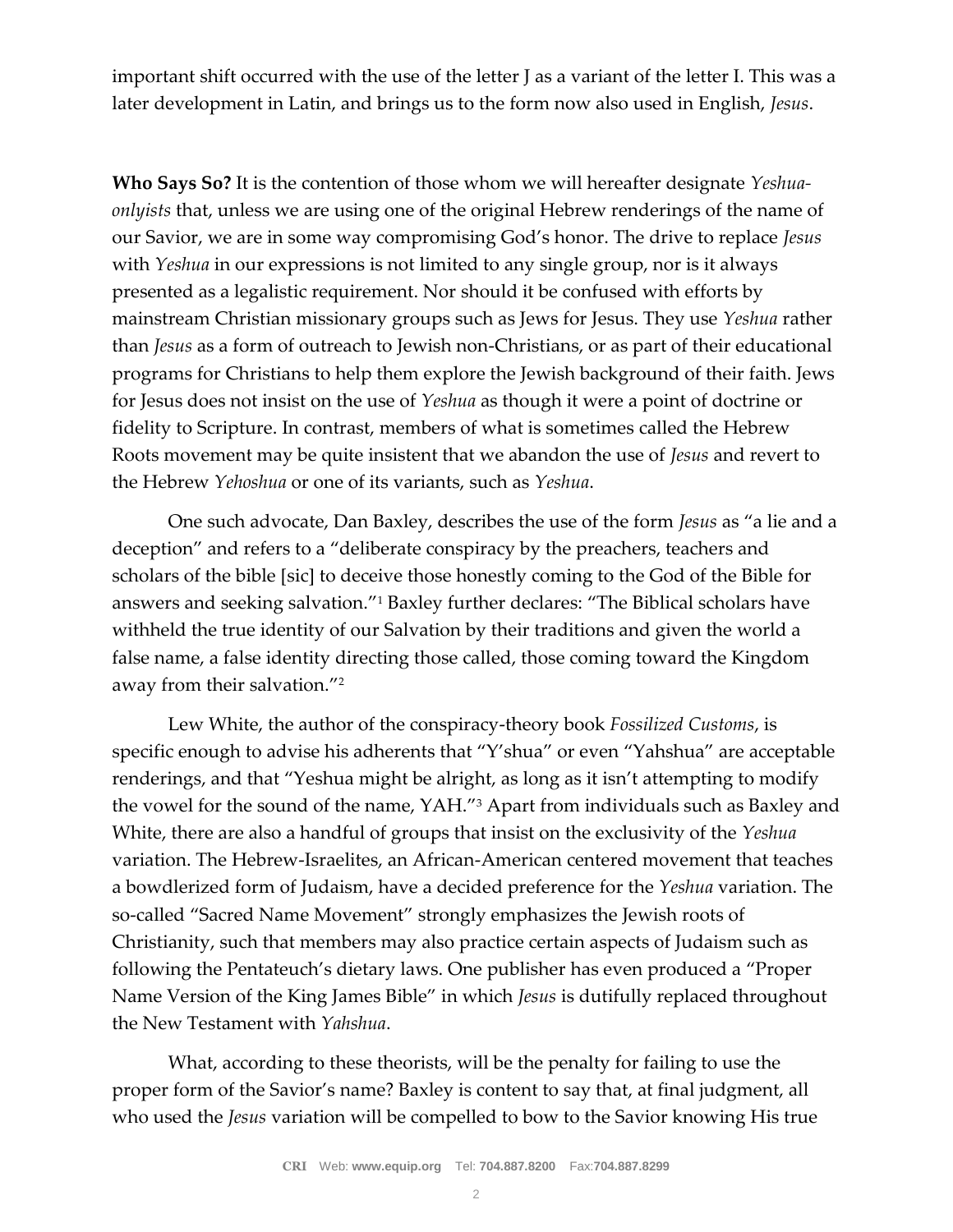name, and the deception associated with *Jesus* will be revealed. Other Yeshua-onlyists lay out no specific penalty for misuse of the Savior's name, but assume it to be a symptom of a larger theological apostasy deserving its own punishment.<sup>4</sup>

**What's in a Name?** What lies behind this peculiar focus on using the precise original form of the name *Jesus* in Hebrew? Some, in the manner of Jews for Jesus, merely make the change to honor Christianity's Jewish roots. Others, however, offer a wide variety of theological rationales.

One rationale is that the modern English name *Jesus* and its pronunciation bears an uncomfortable resemblance to the English phrase, "Hey, Zeus!" Or, it may be said, *Jesus* actually means in Greek, "Hail, Zeus!" According to some Yeshua-only believers, the variation *Jesus* is a disguised way of summoning or honoring the leading deity of ancient Greece. This claim may be supported by pointing to other translations, such as the name *Tarsus* (the home city of the apostle Paul) allegedly meaning "sweat of Zeus."

Another rationale is focused on passages such as Revelation 11:18: "And the nations were angry, and thy wrath is come, and the time of the dead, that they should be judged, and that thou shouldest give reward unto thy servants the prophets, and to the saints, and them that fear thy *name*" (KJV). According to some Yeshua-onlyists, using a variation such as *Jesus* shows a marked lack of "fear" of the Savior's name, and is a sign of unbelief. Also referenced are passages such as Acts 4:12, which says that "God has given no other *name* under heaven by which we must be saved" (KJV). Since God has given this name, it is reasoned, we have no business making any changes to it, even for the purposes of translation.

Yet another claim is that by using the Anglicanized form *Jesus*, we are in some way compromising the entire gospel message! As noted, the English meaning of the Hebrew name *Yehoshua* is, "God (Yahweh) is salvation." According to some Yeshuaonlyists, by not using *Yehoshua*, we are obscuring the message that it is Yahweh alone that provides salvation.

**Why Are They Wrong?** It can be extremely difficult to take pedantic arguments such as those presented by Yeshua-onlyists seriously. However, given the widespread and growing nature of this movement, we should take a few moments to address their claims.

The claim that behind *Jesus* there lies the hidden meaning, "Hail, Zeus!" displays a fundamental lack of knowledge of biblical Greek. The superficial similarity in the way both names end, with -s, reflects, as noted, the construction of masculine nouns in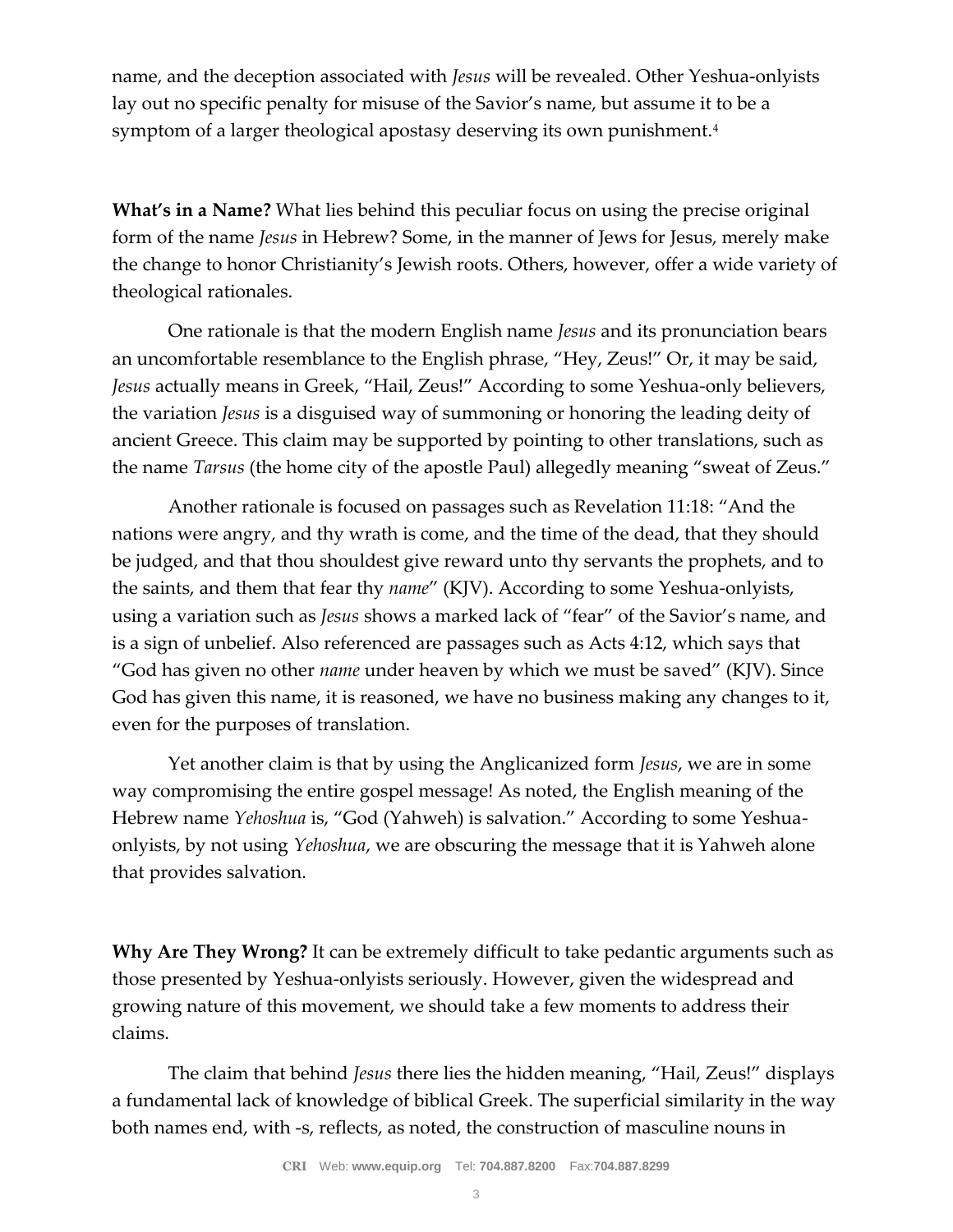Greek. Male Greek names such as Linus and Eubulus (2 Tim. 4:21) nearly always ended with an S. There is therefore no unique tie between an –s ending and the Greek deity Zeus. The allegation that (e.g.) Tarsus means "sweat of Zeus" is also incorrect. *Tarsus* means *flat basket*, derived from the city's location in a fertile valley in the mountains.

Yeshua-onlyists also fail to account for non-English renderings of the Savior's name, such as *Yesus* (Indonesia), *Iesu* (Japan), or *Ihu* (Maori). Obviously, none of these could in any way be construed as hidden messages to "Hail Zeus," since they either do not share a similar pronunciation, and/or come from cultures where Zeus was unknown. They also fail to account for Zeus being widely recognized by his own Roman variation, *Jupiter*.

Another difficulty is found in the claim that translations in some way hide the meaning behind *Yehoshua*, that is, "Yahweh is salvation." A native speaker of any language (apart from Hebrew) is not going to be able simply to look at *Yehoshua* and know that it means, "Yahweh is salvation"! To find this out, he or she will need to consult some sort of lexical aid. The reader can perform the same kind of consultation for the English variation *Jesus*, which will immediately inform him or her that *Jesus* in its original language means "Yahweh is salvation."

Finally, we may note that even when using *Yehoshua* or *Yeshua*, the Yeshuaonlyist is already utilizing what amounts to a compromised version of the name they so revere! *Yehoshua* and *Yeshua* are actually Anglicanized variations transliterated from Hebrew characters. Why could not someone object that by not using Hebrew characters, we could send a mistaken message? For example, it might be argued that *Yehoshua* is a way of saying "Yay, you!" to Shu, the Egyptian god of the air. This may seem ridiculous, but it is no less ridiculous than supposing that the variation *Jesus* will lead people to honor Zeus.

In summary, the "Yeshua-only" movement requires the believer to perform a series of semantic gyrations that completely ignore the role and history of translation in the expression of human language. The issue is one of a legalistic application of nomenclature, which draws our attention away from far more serious doctrinal issues in order to engage a meaningless triviality.

**James Patrick Holding** is president of Tekton Apologetics Ministries and the author of *Scripture and Slavery* (Amazon Kindle).

**NOTES**